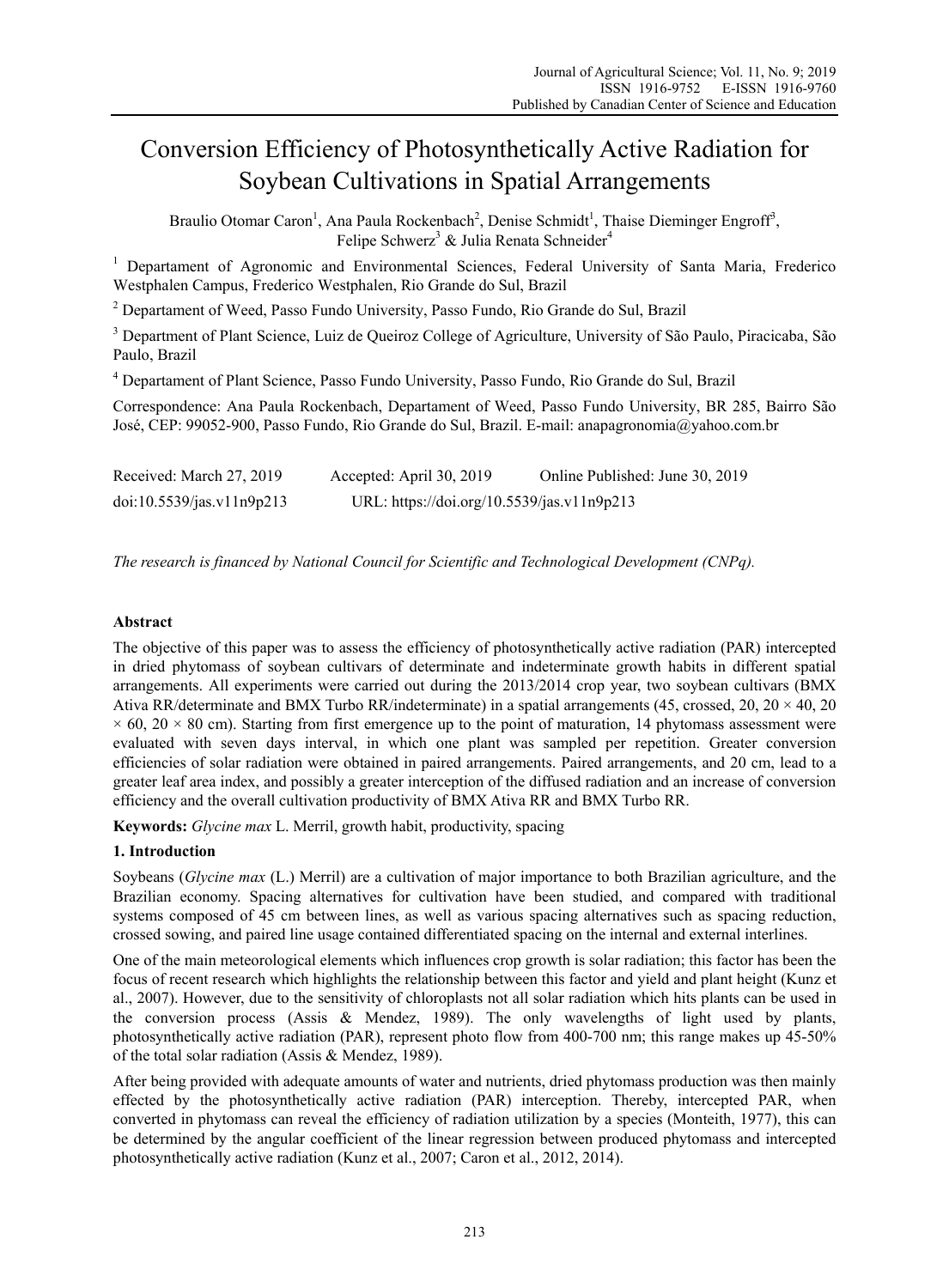The availability and utilization of solar radiation by plants is affected by many factors including: general structure, leaf angle and arrangement, population density, spacing, and by its physiology (Fagan et al., 2013). Soybean cultivations showed an elevated leaf area (LA) and a fast emergence of leaflets which leads to an increase in the interception of solar radiation until a certain point in which self-shading is and results in a greater light extinction coefficient. At this moment, even an increase in the leaf area index (LAI) would not increase interception (Casaroli et al., 2007), this factor is crucial to increasing the conversion efficiency of plants.

The objective of this paper was to assess plants conversion efficiency of photosynthetically active radiation by analyzing dried phytomass, and to examine soybean cultivations with cultivars of determinate and indeterminate growth in different spatial arrangements.

#### **2. Material and Methods**

#### *2.1 Plant Materials and Growth Conditions*

A field study was conducted in the city of Frederico Westphalen, Rio Grande do Sul, Brazil. In accordance with Köppen's climatic classification, the region's climate is considered Cfa. The experiment design was a randomized block, in a factorial design  $(6 \times 2)$  having six spatial arrangements  $(45,$  crossed "cross-sowing in two directions", 20, and paired lines of  $20 \times 40$ ,  $20 \times 60$ , and  $20 \times 80$  cm) and two growth habits (determinate and indeterminate) of BMX Ativa RR/determinate and BMX Turbo RR/indeterminate, with three repetitions, achieving the amount of 36 sample parts. Sowing was carried out on December and fertilizer was applied manually at the time of sowing. Emergence was considered to occur when 50% of seedlings were above took place seven days after emergence, with planting density of 250.000 plants per hectare in all of the treatments.

#### *2.2 Evaluations*

Starting from the point of emergence and ending at physiological maturation, 14 weekly assessments were carried out. Including plant sampling repetition, a total of 504 plants were assessed during the cycle. Starting from cotyledons, leaves, stem, branches, flowers, pods, leftovers (senescent leaves and smaller than five centimeters), leaf discs were taken. These samples were later dried via a forced-air heated greenhouse 65 °C air was forced through greenhouse, until a constant mass was reached.

The leaf area  $(LA)$  was calculated in  $m<sup>2</sup>$  by the following equation:

$$
LA = [n^{\circ} \text{ discs} \times \text{borer area} \times (DM \text{ leaves} + \text{discs})]/DM \text{ leaf discs}
$$
 (1)

Where, n° discs is the number of discs made per sample, borer area refers to the area of the cork borer in m<sup>2</sup>, DM leaves + discs are the total dried material of the leaves in grams, and DM leaf discs is the discs dried material in grams.

The leaf area index (LAI) was determined from each plant's LA and the superficial area for each plant, with the following equation:

$$
LAI = LA/SS
$$
 (2)

Where, LA is the leaf area in m², and SS is the soil area occupied by one plant in m², which is 0.04 m².

Global solar radiation was collected in an automatic station belonging to INMET (Instituto Nacional de Meteorologia). The incident active photosynthetic radiation was estimated to be 45% of the global solar radiation (Assis & Mendez, 1989), having no distinction between cloudy and sunny days. The amount of intercepted photosynthetically active radiation (iPAR) was determined based on model Varlet-Grancher et al. (1989):

$$
iPAR = 0.95 \cdot (inPAR) \cdot (1 - e^{k*LAI})
$$
\n(3)

Where, iPAR is the intercepted photosynthetically active radiation  $(MJ m<sup>-2</sup>)$ , inPAR incident photosynthetically active radiation  $(MJ\ m^2)$ , LAI is the leaf area index, and k is the coefficient of light extinction which in this case was 0.5. According to Pengelly et al. (1999), the light extinction coefficient may vary in-between 0.5 to 0.6 to soybean, considering a cycle average.

According to Monteith (1977), conversion efficiency can be calculated by analyzing the relationship between average dried phytomass production, and intercepted photosynthetically active radiation. The following equation:

$$
DPP = \epsilon b \cdot iPAR \tag{4}
$$

Where, DPP is the dried phytomass production in g  $m^2$ ,  $\epsilon$ b is the conversion efficiency of iPAR in produced dried phytomass, in g  $MJ^{-1}$ , and iPAR is the intercepted photosynthetically active solar radiation, in MJ m<sup>-2</sup>.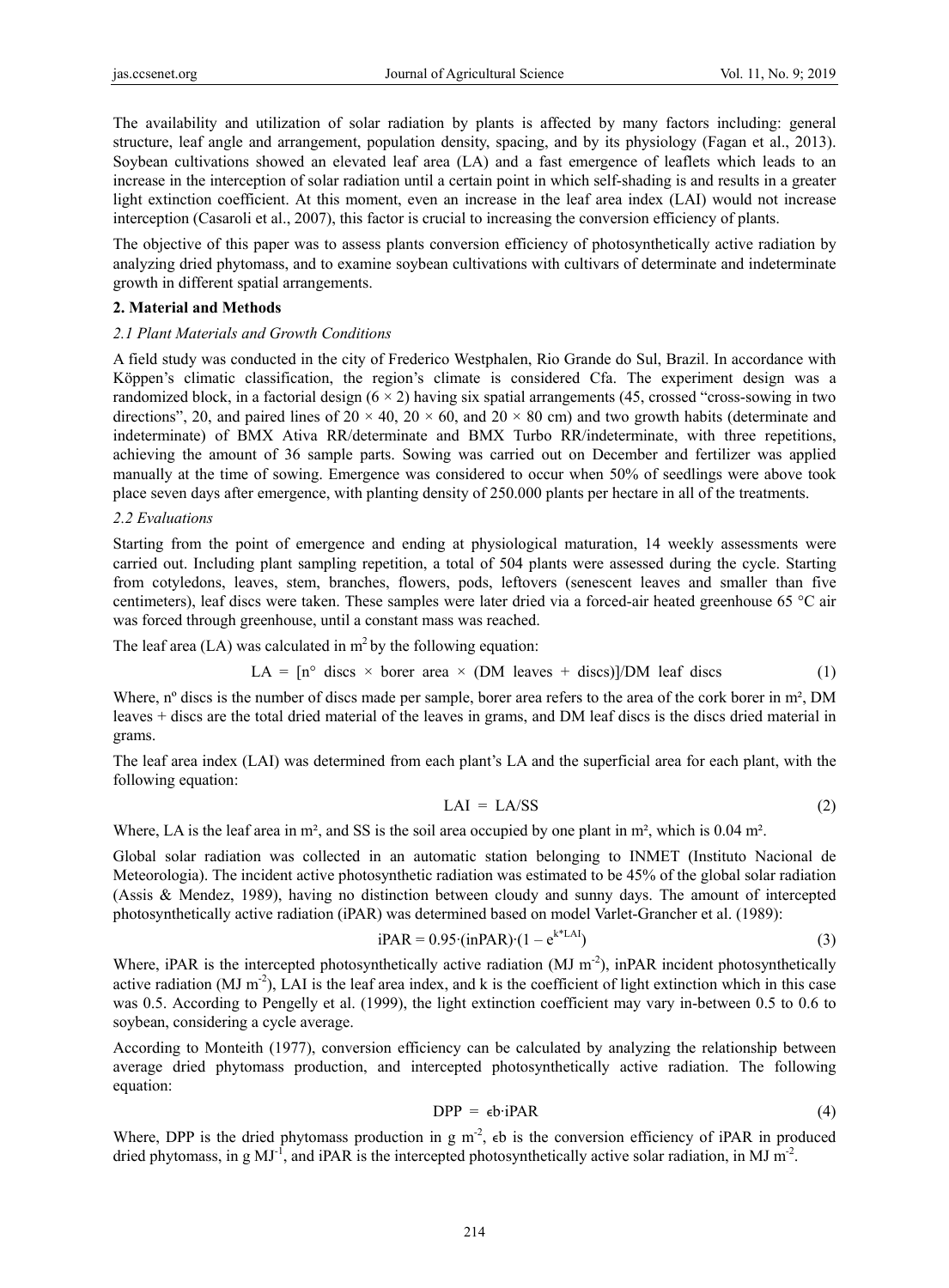### 2.3 Statistical Analysis

The index data of the leaf area, beginning from the V7 stage of development until R5, was subjected to statistics analysis Statistical Analysis System Learning Edition 8.0 (SAS, 2003), and averages were compared by the Turkey test with  $p > 0.05$ . The grain harvests took place when cultivars reached a physiological point of maturation; collections took each took place in  $1m<sup>2</sup>$  units. Plants were taken to and threshed and weighed in a lab, and posterior humidity was correction by 13%. In order to compare the spatial arrangements, a recommended arrangement of 45 cm was used; this comparison was carried out via Statistical Analysis System Learning Edition 8.0 (SAS, 2003) Dunnett's test with  $p > 0.05$ .

#### 3. Results and Discussion

Accumulated dried material showed a positive linear relation with intercepted photosynthetically active radiation. This was confirmed by a high coefficient of determination, and supported by an observed increase in dried material due to accumulated and intercepted active photosynthetic radiation; these findings were supported by Caron et al. (2012). Accumulated intercepted photosynthetically active radiation (iPAR) of soybean cultivation, throughout 100 days of assessment, the cultivars BMX Ativa RR and BMX Turbo RR varied from 470 to 612 MJ m<sup>-2</sup> and from 531 to 646 MJ m<sup>-2</sup>, respectively. The highest radiation figures were observed in the spatial arrangement of paired lines of 20  $\times$  40, 20  $\times$  60, and 20  $\times$  80 cm, where a greater accumulation of dried material took place.

The cultivar BMX Ativa RR, with determinate growth habits, presented differences in conversion efficiency according to the spatial arrangements (Figure 1). In the arrangement of 45 cm, the conversion efficiency of the total cycle was 0.97 g  $MJ<sup>-1</sup>$ , this was considered low when compared to other samples, which presented 1.7 g  $MJ^{-1}$ , 1.34 g MJ<sup>-1</sup>, 1.31 g MJ<sup>-1</sup>, 1.32 g MJ<sup>-1</sup>, and 1.78 g MJ<sup>-1</sup> for the arrangements of crossed seeding 20, 20 × 40,  $20 \times 60$ , and  $20 \times 80$  cm. This finding demonstrated that arrangement modification was in general positive. Arrangements of 20 cm paired lines presented the greatest conversion efficiencies when compared to other arrangements. The vegetative and reproductive phenological phases can be observed in Figure 1.



Figure 1. The Conversion efficiency (g MJ<sup>-1</sup>) of the vegetative (V), and reproductive (R) phases, and the total (T) of the entire cycle of cultivar BMX Ativa RR with the spatial arrangements of 45 cm (a), crossed (b), 20 cm (c), 20  $\times$  40 cm (d), 20  $\times$  60 cm (e), 20  $\times$  80 cm (f) respectively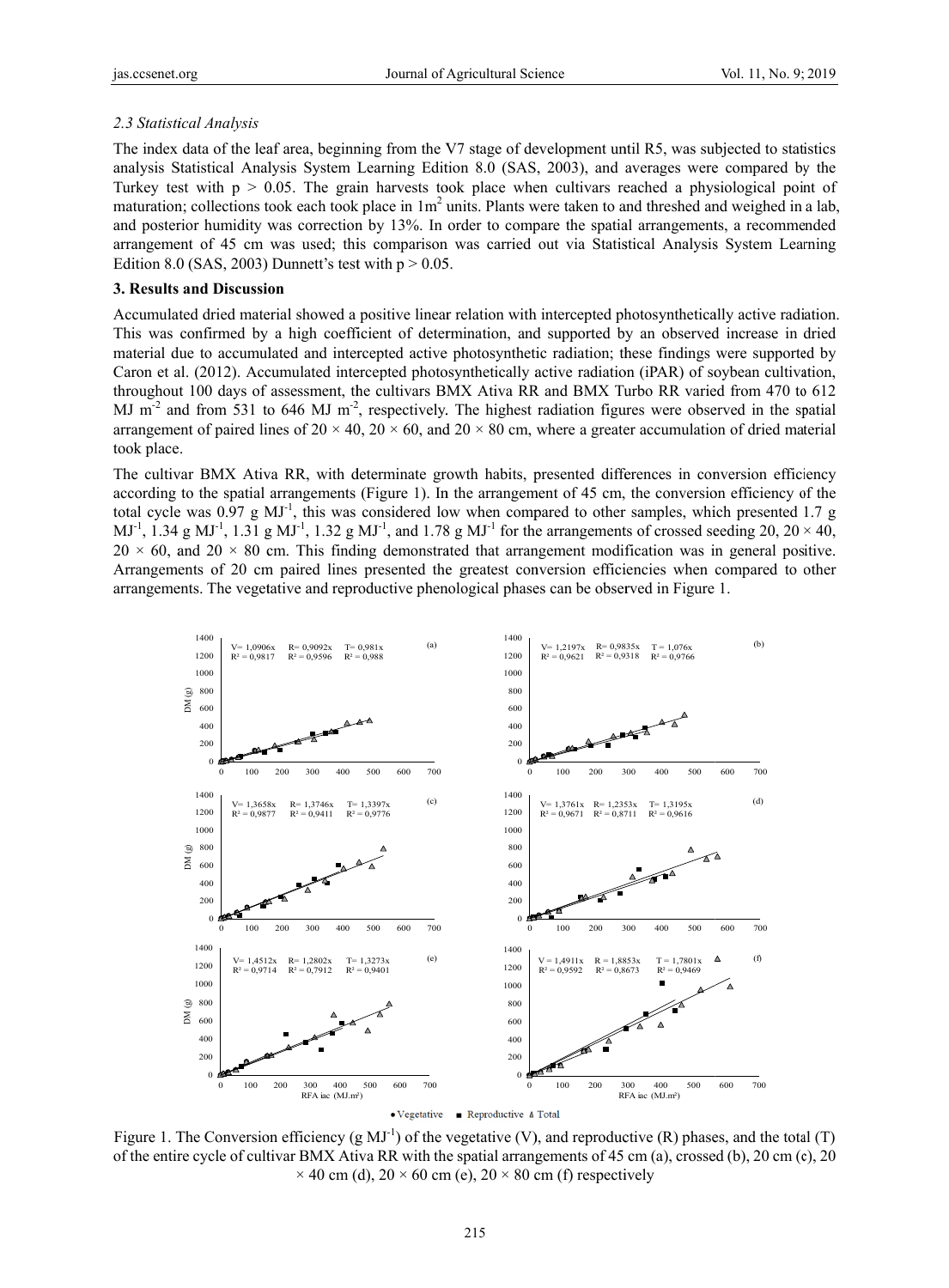In the cultivation of BMX Turbo RR, with indeterminate growth habit, similar findings were observed, and compared to the previous cultivation (Figure 2). With an arrangement of 45 cm, BMX Turbo RR cultivation presented a smaller conversion efficiency in relation to the others with 1.00 g  $MJ^{-1}$ . The other arrangements, showed 1.21 g MJ<sup>-1</sup> on the crossed seeding, 1.38 g MJ<sup>-1</sup> in 20 cm, 1.59 g MJ<sup>-1</sup> in 20  $\times$  40 cm, 1.56 g MJ<sup>-1</sup> in 20  $\times$ 60 cm, and 1.50 g MJ<sup>-1</sup> in 20  $\times$  80 cm. The greatest conversion efficiencies could be seen in the 20 cm of paired line arrangements in the reproductive and vegetative phases.



Figure 2. The Conversion efficiency (g MJ<sup>-1</sup>) of the vegetative (V), and reproductive (R) phases, and the total (T) of the entire cycle of cultivar BMX Turbo RR with the spatial arrangements of 45 cm (a), crossed (b), 20 cm (c), 20  $\times$  40 cm (d), 20  $\times$  60 cm (e), 20  $\times$  80 cm (f) respectively

Arrangements of 45 cm during the reproductive phase of BMX Turbo RR cultivars, was the only sample which presented a great difference in the dried material reproduction between the R3 and R4, development stage of pods in February coincided with a low volume of precipitated of only 16.2 mm and the highest seasonal temperature, 36.7 °C. Water demand along the sovbean cycle increases with plant development, and the periods of greatest demand are those between germination and emergence, and the period of flowering, in which, excesses and deficits can be harmful to establishing a uniform crop, and the growth leaves, flowers, and can lead to the death of soybean pods, which all results in a reduction of grain production (Manosso, 2005).

Given those findings one can infer that for this cultivation a modification of arrangement provided a better plant disposition and, consequently, better soil shading which might have favored its development and smaller sensitivity to the low precipitation volume. In annual cultivations, as with soybeans, management practices such as the sowing date, cultivation choice, spacing, and seeding density are factors which influence the development and consequently production of grain (Mauad et al., 2010). One way in which the interception of solar radiation may be increased is through the appropriate choice of plant arrangement to be used (Argenta et al., 2001).

The cultivars used in this study present distinct traits since the cultivar BMX Ativa RR has a determinate growth habit, and is relatively small-sized with few branches. BMX Turbo RR has indeterminate growth habit, is medium-sized with a high branching potential, these factors appeared to determine the different behavior to the spatial arrangements. The spacing reduction of 20 cm, and paired lines increased the conversion efficiency of the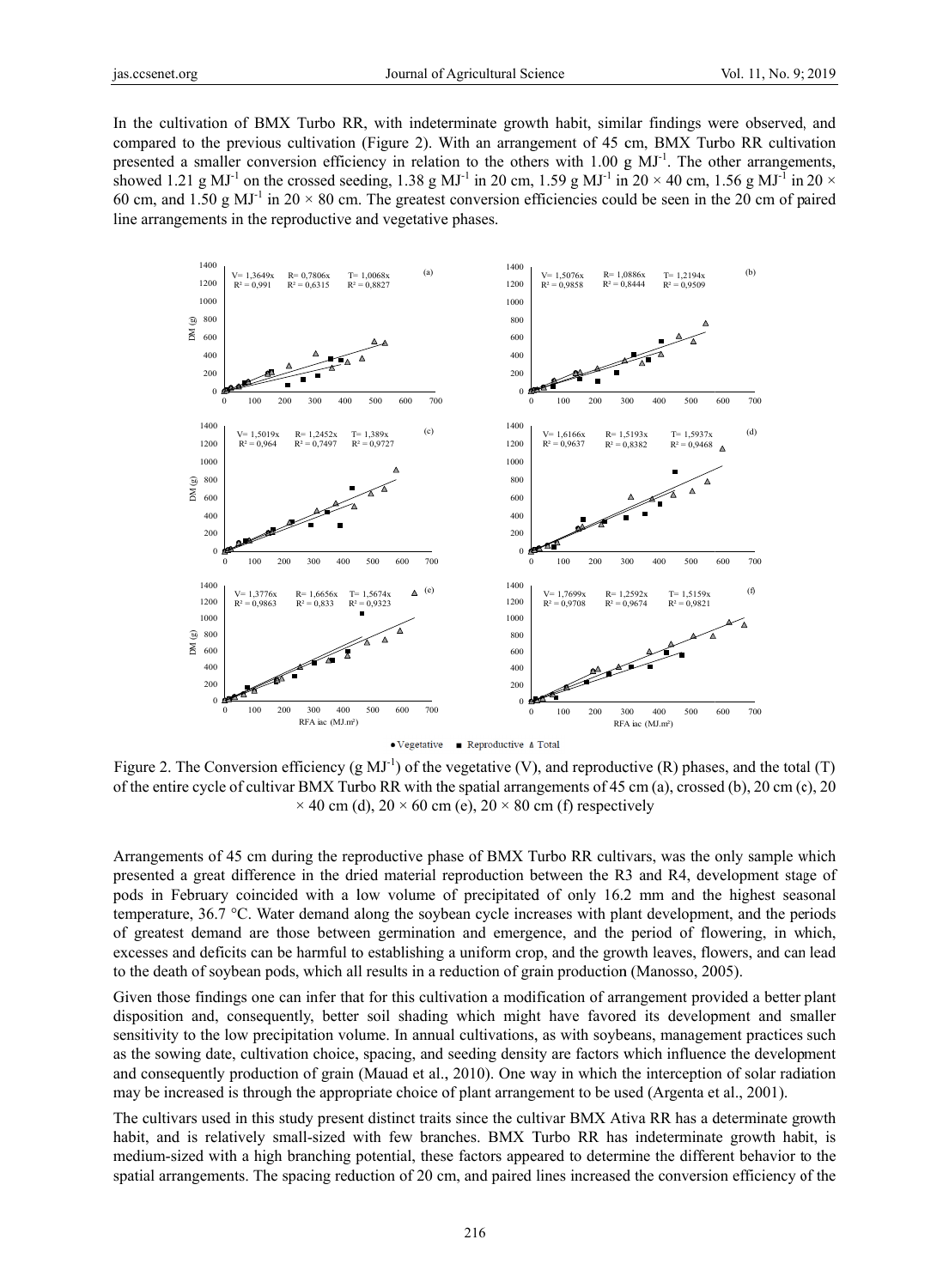cultivars; this is evidenced by a greater solar radiation interception, the greater radiation usage by leafs of the middle and inferior parts of the plants in paired lines, and a greater usage of diffused radiation due to an increase of the LAI.

Solar radiation interception is one of the determining factors of growth and development of any plant and, due to presented data on the efficiency of plants in different arrangements, it can be seen that plant arrangement is an important practice regarding cultivation management (Caron et al., 2012). The amount of energy converted in dried material depends on the absorption percentage and the usage efficiency of the intercepted energy (Argenta et al., 2001).

The best spatial arrangement is the one which provides the most uniform distribution of plants per area, enabling greater utilization of light, nutrients, and water use (Argenta et al., 2001). When a system of paired-lined sowing is used, the external interlines of the systems can compensate for the internal interline where greater competition for space exists. It provides, then, a better a leaf distribution along plant's main stem; aside from taking more time closing by reducing the potential for soybean cultivations to develop closed canopies, it favors leaves of the inferior (third) section, and helps the application of phytosanitary products (*e.g.*, pesticides, herbicides) (Holtz et al., 2014).

Solar radiation interception is dependent on the leaf area index (LAI) and on the light extinction coefficient (k). Soybeans present an elevated leaf area and a rapid rate of leaflet growth which leads to increased radiation interception, this all results in substantial ground shadowing and plant competition (Casaroli et al., 2007). This increase in LAI occurs after the self-shading results in a greater light extinction coefficient as well, even if LAI is increased, there is an increase of intercepted radiation.

The critical value of LAI necessary to intercept 95% of solar radiation is 3.9 (Schöffel & Volpe, 2001). This value is influenced by a cultivar's phenological state and spatial arrangement, as was observed by Heiffig et al. (2006) while working with soybeans of different spacing and plant densities. The maximum LAI in the R5 phenological state which corresponds to the beginning of grain filling was found in the spacing design 0.20 to 0.60 m between the lines (interlines).

In this case, the maximum LAI reached by the cultivar BMX Ativa RR was 5.0 in R5, and in BMX Turbo RR it was 5.4 in R3. Both cultivars were grown in a paired arrangement of  $20 \times 80$  cm (Table 1). These phenological phases are extremely important to soybean development when intensification begins; during grain filling, the plant's water, nutrients, and photoassimilates demands are greater (Heiffig et al., 2006). Generally, a linear increase was observed in LAI during the stadiums and the superiority of the reproductive stadiums.

For the cultivar BMX Turbo RR, the maximum LAI was on phenological phases R1 and R3, when greater LAI of the cultivation was observed, with 5.8 (LAI) on the 20  $\times$  80 cm arrangement, being equal to 20  $\times$  60 cm with 4.8 (LAI); this is different from the other arrangements. Similar to the previous cultivar, BMX Ativa RR, also presented a linear increase in LAI as it moved from one phenological stage to the next. The spatial arrangement with paired lines added on both cultivations LAI. Equally, it was verified positive response with conversion efficiency previously presented, since these arrangements were superior to others.

The increase of conversion efficiency is likely related to the greater LAI and associated with an increased usage of diffused radiation that was available in these arrangements. Since it is multi-directional, diffused radiation is more efficient at penetrating the vegetal canopy when compared to direct radiation, which is unidirectional and causes self-shading of the inferior leaves (Buriol et al., 1995).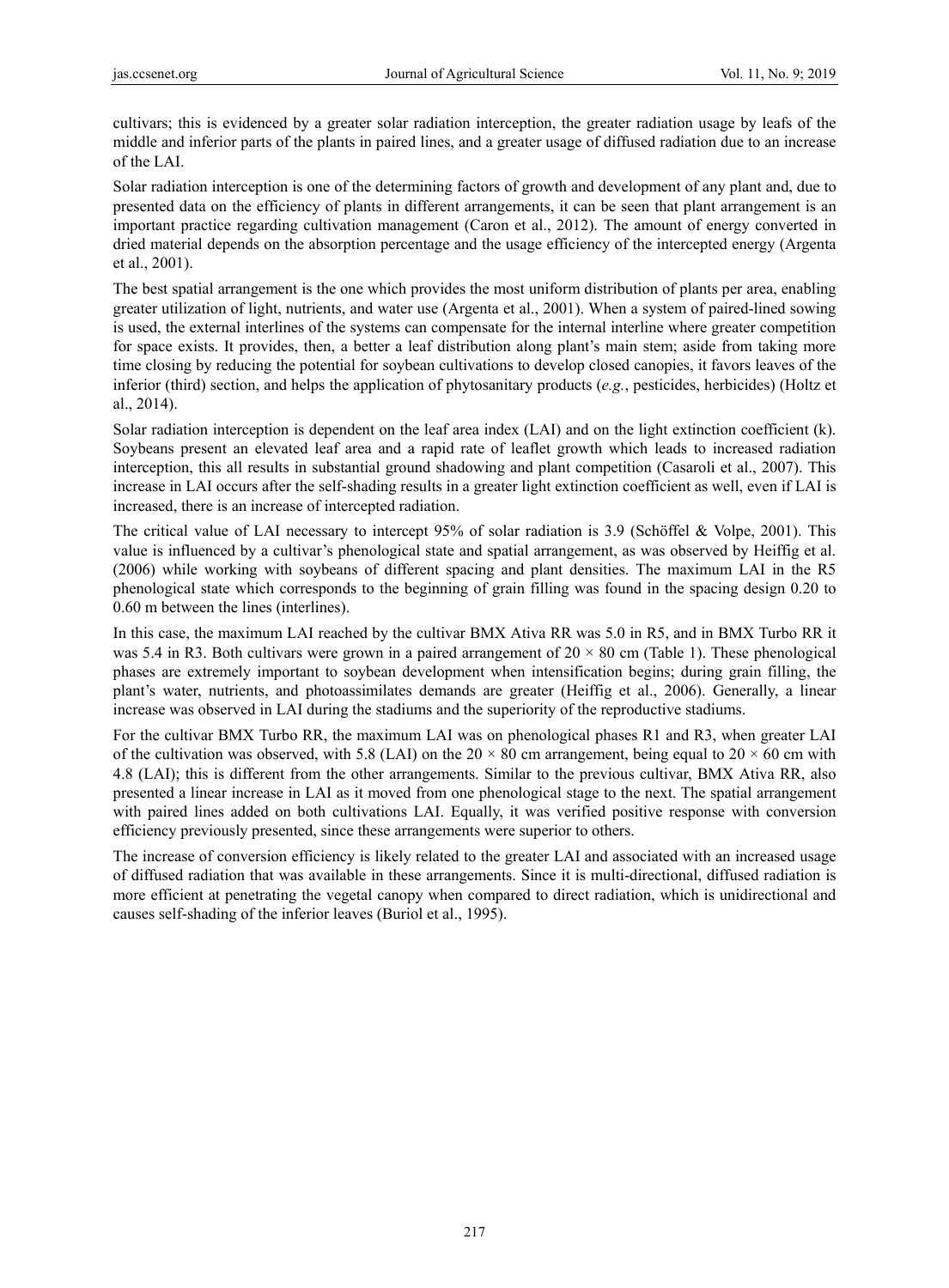|                      |                     |       |                |     |     |      |                | Phenological phases |                |      |                |     |                |     |
|----------------------|---------------------|-------|----------------|-----|-----|------|----------------|---------------------|----------------|------|----------------|-----|----------------|-----|
| Spatial arrangements | <b>BMX Ativa RR</b> |       |                |     |     |      |                |                     |                |      |                |     |                |     |
| (cm)                 | V <sub>7</sub>      |       | V <sub>8</sub> |     | R1  |      | R <sub>2</sub> |                     | R <sub>3</sub> |      | R <sub>4</sub> |     | R5             |     |
| 45                   | 0.7                 | $aB*$ | 1.1            | abB | 2.4 | bA   | 3.0            | bA                  | 2.6            | bA   | 2.4            | bA  | 2.9            | bcA |
| crossed              | 1.1                 | aB    | 1.0            | bB  | 2.2 | bAB  | 2.5            | bA                  | 2.5            | bA   | 2.5            | bA  | 2.0            | cAB |
| 20                   | 1.3                 | aB    | 1.7            | aB  | 2.5 | bAB  | 2.5            | bAB                 | 2.7            | bA   | 3.2            | abA | 3.0            | bcA |
| $20 \times 40$       | 1.4                 | aC    | 1.7            | aBC | 3.4 | abAB | 2.7            | bB                  | 4.1            | aA   | 3.1            | bAB | 3.3            | bAB |
| $20 \times 60$       | 1.1                 | aC    | 2.3            | aB  | 3.2 | abAB | 3.4            | abAB                | 3.7            | abAB | 4.3            | aA  | 3.3            | bAB |
| $20 \times 80$       | 1.1                 | aC    | 2.0            | aC  | 3.8 | aA   | 4.3            | aA                  | 4.8            | aA   | 3.7            | abB | 5.0            | aA  |
|                      | <b>BMX</b> Turbo RR |       |                |     |     |      |                |                     |                |      |                |     |                |     |
|                      | V <sub>7</sub>      |       | V8             |     | R1  |      | R <sub>2</sub> |                     | R <sub>3</sub> |      | R4             |     | R <sub>5</sub> |     |
| 45                   | 1.0                 | aB    | 1.7            | aB  | 3.0 | bAB  | 3.5            | aA                  | 3.7            | bA   | 2.2            | bAB | 2.3            | aAB |
| crossed              | 0.9                 | aB    | 2.0            | aAB | 3.1 | bA   | 3.1            | aA                  | 3.3            | bA   | 2.7            | bA  | 3.2            | aA  |
| 20                   | 1.6                 | aB    | 1.8            | aB  | 3.1 | bAB  | 3.9            | aA                  | 4.3            | abA  | 4.1            | abA | 3.3            | aAB |
| $20 \times 40$       | 1.1                 | aB    | 1.5            | aB  | 3.6 | bA   | 3.5            | aA                  | 5.0            | abA  | 4.2            | abA | 4.3            | aA  |
| $20 \times 60$       | 1.3                 | aB    | 2.2            | aB  | 4.8 | abA  | 4.7            | aA                  | 4.5            | abA  | 4.0            | abA | 4.4            | aA  |
| $20 \times 80$       | 1.8                 | aC    | 3.0            | aBC | 5.8 | a A  | 4.1            | aB                  | 5.4            | aA   | 5.4            | aA  | 4.7            | aA  |

Table 1. Leaf area index of the soybean cultivars BMX Ativa RR and BMX Turbo RR in different phenological phases, and in spatial arrangements

*Note*. \*Averages followed by the same lowercase letters on the column and capital letters on the line are not differentiated among themselves by Turkey's test  $p > 0.05$ .

Elli et al. (2013), when assessing solar radiation interception of soybeans under distinct spatial arrangements, observed that the arrangements 20  $\times$  40, 20  $\times$  60, and 20  $\times$  80 cm intercepted 92% of radiation in the R5 phenological phase, where grain filling is initiated; this is extremely important so that the plant may intercept maximum levels of radiation and convert solar energy to phytomass. These authors affirm that the spatial arrangement and phenological phase influence soybean cultivations' interception of radiation since there is a variation in responses, due to these two factors.

Grain production in the cultivars followed the same tendency, of which arrangements of 20 cm, and paired lines were the most productive when compared with recommended arrangement of 45 cm (Table 2). Only the cultivar BMX Turbo RR in the arrangements of 20 and  $20 \times 40$  displayed a statistically significant, superior difference in productivity, supporting previous findings, since the conversion efficiency and the LAI was also greater in these arrangements.

| Table 2. Productivity (kg ha <sup>-1</sup> ) of the soybean cultivars BMX Ativa RR and BMX Turbo RR in different spatial |  |  |
|--------------------------------------------------------------------------------------------------------------------------|--|--|
| arrangements compared to the recommended arrangement of 45 cm                                                            |  |  |

| <b>BMX Ativa RR</b><br><b>BMX</b> Turbo RR<br>Spatial arrangements (cm)<br>45<br>2114.0<br>2744.6<br>2196.3<br>3091.3<br>crossed<br>$^{+}$<br>3771.3<br>20<br>2748.0<br>$^{+}$<br>3884.0<br>$20 \times 40$<br>3266.0<br>$20 \times 60$<br>2671.7<br>2871.6<br>20x80<br>2522.3<br>3046.0 |  |  |
|-----------------------------------------------------------------------------------------------------------------------------------------------------------------------------------------------------------------------------------------------------------------------------------------|--|--|
|                                                                                                                                                                                                                                                                                         |  |  |
|                                                                                                                                                                                                                                                                                         |  |  |
|                                                                                                                                                                                                                                                                                         |  |  |
|                                                                                                                                                                                                                                                                                         |  |  |
|                                                                                                                                                                                                                                                                                         |  |  |
|                                                                                                                                                                                                                                                                                         |  |  |
|                                                                                                                                                                                                                                                                                         |  |  |

*Note*. <sup>+</sup> Statistically significant, greater differences to the recommended arrangement of 45 cm by the Dunnett's test  $p > 0.05$ .

Spatial arrangements led to greater productivity as was observed by Mattioni et al. (2008). Whereas paired lines enabled the plant to compensate for the smaller spacing of the internal interlines due to the presence of external interline, thereby favoring growth and development and leading to an increase in productivity (Carvalho et al., 2013). Therefore, more studies need to be carried out considering spatial arrangements with regards to cultivations and agriculture years, in order to discover the best assessment and possible recommendation.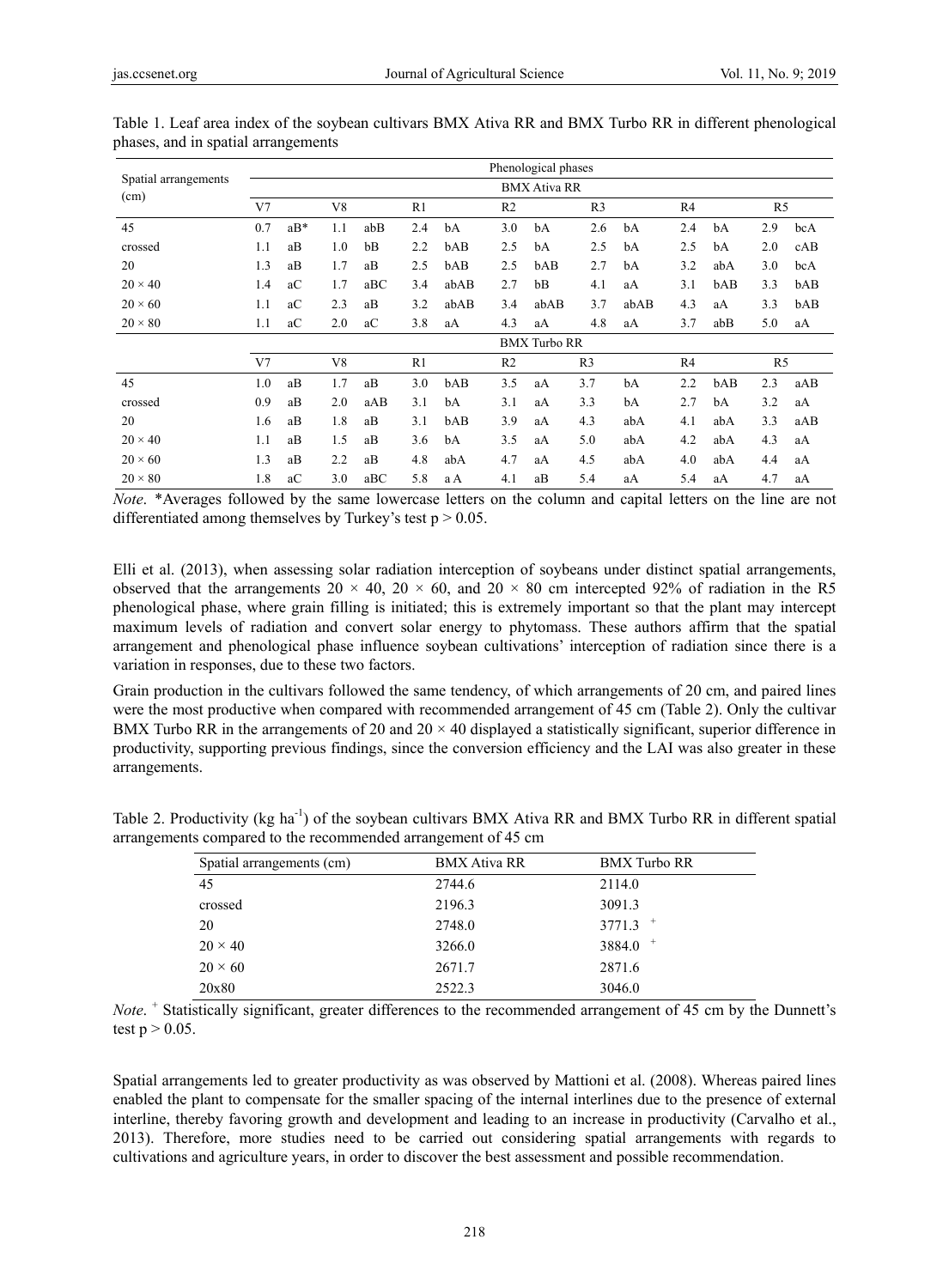#### **4. Conclusions**

The greatest conversion efficiencies of the cultivars were obtained in paired arrangements. In the paired arrangements, and 20 cm spatial arrangement, due to a greater leaf area index and possibly greater interception of diffused radiation, an increase in conversion efficiency and productivity was observed for the cultivars BMX Ativa RR and BMX Turbo RR.

## **References**

- Argenta, G., Silva, Pr. Da, & Sangoi, L. (2001). Maize plant arrangement: Analysis of the state of the art. *Ciência Rural, 31*(6), 1075-1084. https://doi.org/10.1590/S0103-84782001000600027
- Assis, F. N. De, & Mendez, M. E. G. (1989). Relationship between photosynthetically active radiation and global radiation. *Pesquisa Agropecuária Brasileira, 24*(7), 797-800.
- Buriol, G. A., Streck, N. A., Petry, C., & Schneider, F. M. (1995). Solar radiation transmissivity through low density polyenthylene used in greenhouses. *Ciência Rural,* 25(1), 1-4. https://doi.org/10.1590/S0103- 84781995000100001
- Carvalho, L. C., Bueno, C. O. F., Carvalho, M. M., Favoreto, A. L., & Godoy, A. F. (2013). New techniques of arrangements for seeding in soybean crop. *Enciclopédia Biosfera, 9*(17), 1940-1954.
- Caron, B. O., Souza, V. Q. De, Trevisan, R., Behling, A., Schmidt, D., Bamberg, R., & Eloy, E. (2012). Efficiency of the conversion of photosynthelically active radiation dry biomass in eucalyptus seedlings. *Revista Árvore, 36*(5), 833-842. https://doi.org/10.1590/S0100-67622012000500005
- Caron, B. O., Schmidt, D., Manfron, P. A., Behling, A., Eloy, E., & Busanello C. (2014). Efficiency of the use of solar radiation for plants *Ilex paraguariensis* A. St. Hil. cultivated under shadow and full sun. *Ciência Florestal, 24*(2), 257-265. https://doi.org/10.5902/1980509814563
- Casaroli, D., Fagan, E. B., Simon, J., Medeiros, S. P., Manfron, P. A., Neto, D., … Martin, T. N. (2007). Solar radiation and physiologics aspects in soybean—A review. *Revista da FZVA, 14*(2), 102-120.
- Elli, E. F., Caron, B. O., Rockenbach, A. P., Schmidt, D., & Eloy, E. (2013). Influence of different phenological stages and spatial arrangements in the interception of global radiation on soybean cultivars. *Enciclopédia Biosfera, 9*(16), 1288-1297.
- Fagan, E. B., Miquelanti, N. P., Bonfim, T. S., Pereira, I. S., Corrêa, L. T., & Soares, J. N. (2013). Beer Law and its relations with plants. *Cerrado Agrociências, 4*, 78-97.
- Heiffig, L. S., Câmara, M. S., Marques, L. A., Pedroso, D. B., & Piedade, S. M. S. (2006). Closed canopy and leaf area index of soybean in different space arrangements. *Bragantia, 65*(2), 285-295. https://doi.org/ 10.1590/S0006-87052006000200010
- Holtz, V., Couto, R. F., Oliveira, D. G. & Reis, E. F. (2014). Deposition of spray solution and productivity of soybean cultivated in different spatial arrangements. *Ciência Rural, 44*(8), 1371-1376. https://doi.org/ 10.1590/0103-8478cr20130783
- Kunz, J. H., Bergonci, J. I., Bergamaschi, H., Dalmago, G. A., Heckler, B. M. M., & Comiran, F. (2007). Interception and use of solar radiation by maize, as modifying soil tillage, row spacing and irrigation water availability. *Pesquisa Agropecuária Brasileira, 42*(11), 1511-1520. https://doi.org/10.1590/S0100-204X 2007001100001
- Manosso, P. C. (2005). The productivity of soy, wheat and maize and its relations with precipitation in the city of Apucarana-PR in the period between 1968 and 2002. *Revista do Departamento de Geociências, 14*(1), 87-98.
- Mauad, M., Silva, T. L. B., Neto, A. I. A., & Abreu, V. G. (2010). The influence of sowing density on agronomic characteristics of soybean crop. *Revista Agrarian, 3*(9), 175-181.
- Mattioni, F., Côrrea, L. A. V., Gomes, J. C. C., & Wünch, J. (2008). Space arrangements, weeds and soybean (*Glycine max* (Linn) Merril) agronomic characteristics in organic farming. *Revista Brasileira Agrociência, 14*(3), 21-32.
- Monteith, J. L. (1977). Climate and the efficiency of crop production em Britain. *Proceedings of the Royal Society of London, 281*, 277-294. https://doi.org/10.1098/rstb.1977.0140